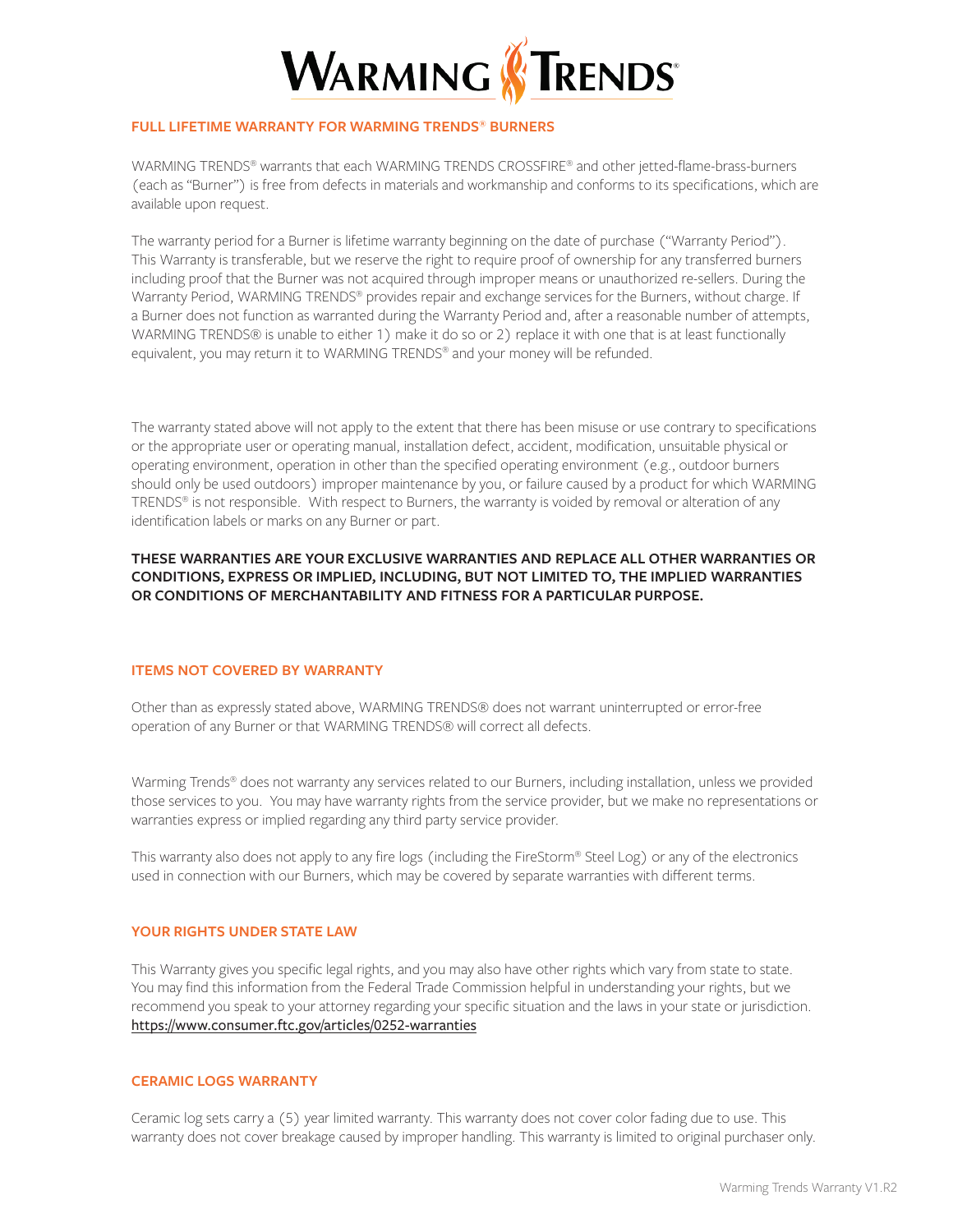

## **IGNITION SYSTEMS WARRANTY**

ALL BURNERS AND ELECTRONICS MUST BE COVERED WHEN NOT IN USE OR WARRANTY IS NULL AND VOID

Push Button Ignition Systems: There is no warranty offered on any push button ignition system. Electronic Ignition Systems

#### RESIDENTIAL INSTALLATIONS:

24VIK and 3VIK systems are fully warranted for one (1) year with a limited warranty for two (2) years from date of purchase. In the event a system must be replaced due to a defect/malfunction of the system, Warming Trends® will repair or replace the system at no cost for the first year. In the event a system fails after the first year from date of purchase and within two years from date of purchase, Warming Trends® will repair or replace the system for a cost of 50% of the current list price. This warranty does not cover labor costs.

P24VIK systems purchased ON OR BEFORE April 15, 2018 are fully warranted for one (1) year with a limited warranty for two (2) years from date of purchase. In the event a system must be replaced due to a defect/ malfunction of the system, Warming Trends® will repair or replace the system at no cost for the first year. In the event a system fails after the first year and within two years of date of purchase, the cost for a replacement system is at a discount rate of 50% of the current listed price. This warranty does not cover labor costs.

P24VIK Systems purchased AFTER April 15, 2018 are fully warranted for three (3) years from date of purchase. In the event a system must be replaced due to a defect/malfunction of the system, Warming Trends® will repair or replace the system at no cost for the first three years. This warranty does not cover labor costs.

#### COMMERCIAL INSTALLATIONS:

24VIK and 3VIK systems are fully warranted for twelve months from date of purchase. In the event a system must be replaced due to a defect/malfunction of the system, Warming Trends® will repair or replace the system at no cost. This warranty does not cover labor costs.

P24VIK Systems are fully warranted for one (1) year from date of purchase. In the event a system must be replaced due to a defect/malfunction of the system, Warming Trends® will repair or replace the system at no cost for 12 months from the date of purchase. This warranty does not cover labor costs.

\_\_\_\_\_\_\_\_\_\_\_\_\_\_\_\_\_\_\_\_\_\_\_\_\_\_\_\_\_\_\_\_\_\_\_\_\_\_\_\_\_\_\_\_\_\_\_\_\_\_\_\_\_\_\_\_\_\_\_\_\_\_\_\_\_\_

Problems in the functioning of the systems due to gas plumbing or electrical installed by others are not covered by any warranty offered by Warming Trends®.

No dealer, distributor, or other person has the authority to represent or warrant a Warming Trends® product beyond the terms contained within this warranty, and Warming Trends® assumes no liability for such warranty representations. Any questions concerning this warranty should be directed to the Warming Trends® corporate office.